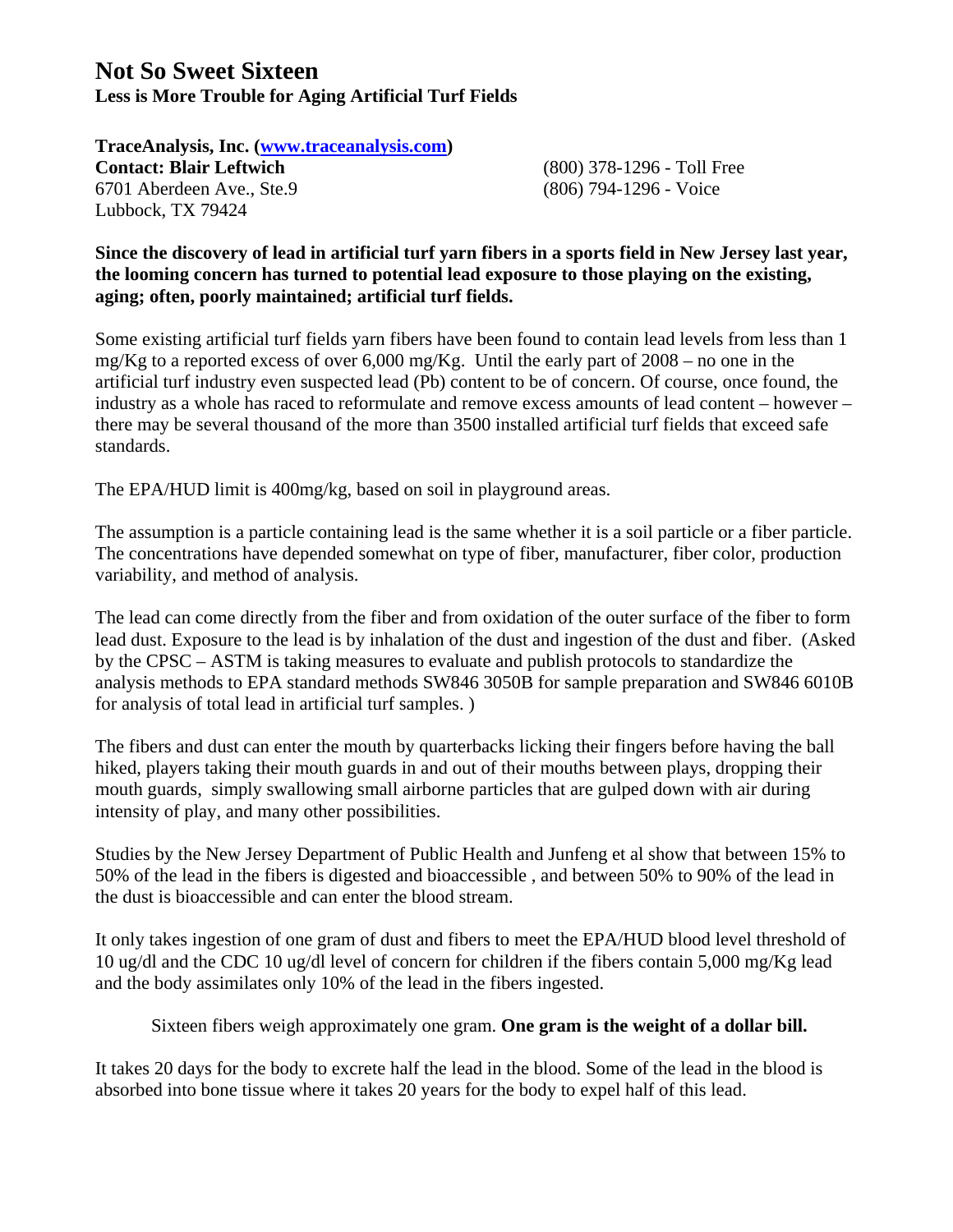## **Not So Sweet Sixteen Less is More Trouble for Aging Artificial Turf Fields (Page 2)**

An argument may be made that there is no way that a person will ingest 16 fibers or 1 gram of fibers and dust during a field event, however it is very feasible that a person could ingest that much during a week, 2 weeks, or 3 weeks of field activity.

Continued exposure would gradually increase the lead blood level.

A player on the field for 5 days in a week would only need to ingest 0.2 grams of fiber and dust or approximately 3 fibers a day to equal the EPA/HUD/CDC 10 ug/dl lead limit.

The EPA/HUD limit for playground soil is 400 mg/Kg lead which can be extended to artificial turf since they are both particles containing bound lead.

There is pressure for the limit to be reduced to 300 mg/Kg or lower for artificial turf. Based on the EPA limit of 400 mg/Kg and assuming only 10% of the ingested fiber is assimilated, then an adult would only have to ingest approximately 13 grams of fiber and dust or approximately 200 fibers to equal the 10 ug lead/dl blood limit.

It would be difficult to ingest this much fiber in one event; however, it is feasible that it could be done over a longer period of time, after repeated exposure, causing blood lead **accumulation**.

#### **The lower the total lead content in the artificial turf, the lower the possible lead exposure.**

It is possible that future US Federal or State regulations, rules, bans or restriction of lead (Pb) inhalation/ingestion limits may be reduced to 0.5 micro grams per day  $(0.5 \text{ ug/day})$  based on recent research on the effects of lead on learning and reproduction for children.

As in the case of California's Prop 65 Maximum Allowable Dose Level (MADL) of 0.5 ug/day, (instead of 10 ug/dl), for a 5000 mg/Kg total lead content fiber it would take approximately 800 times less fiber to be inhaled/ingested by a child, to reach the MADL for reproductive harm of 0.5 ug/day exposure.

Assuming only 10% assimilation of the lead in the fibers, a child would need to ingest only 0.001 grams of dust/fiber that contained 5,000 mg/Kg lead or **approximately 1/200th of a single fiber** for the child to have a potential exposure of the Prop 65 MADL exposure of 0.5 ug/day.

If the fibers contained 400 mg/Kg lead, then the child would need to ingest 0.013 grams of dust/fiber or only 2/10ths of a fiber for the child to have a blood lead level of 0.5 ug/day.